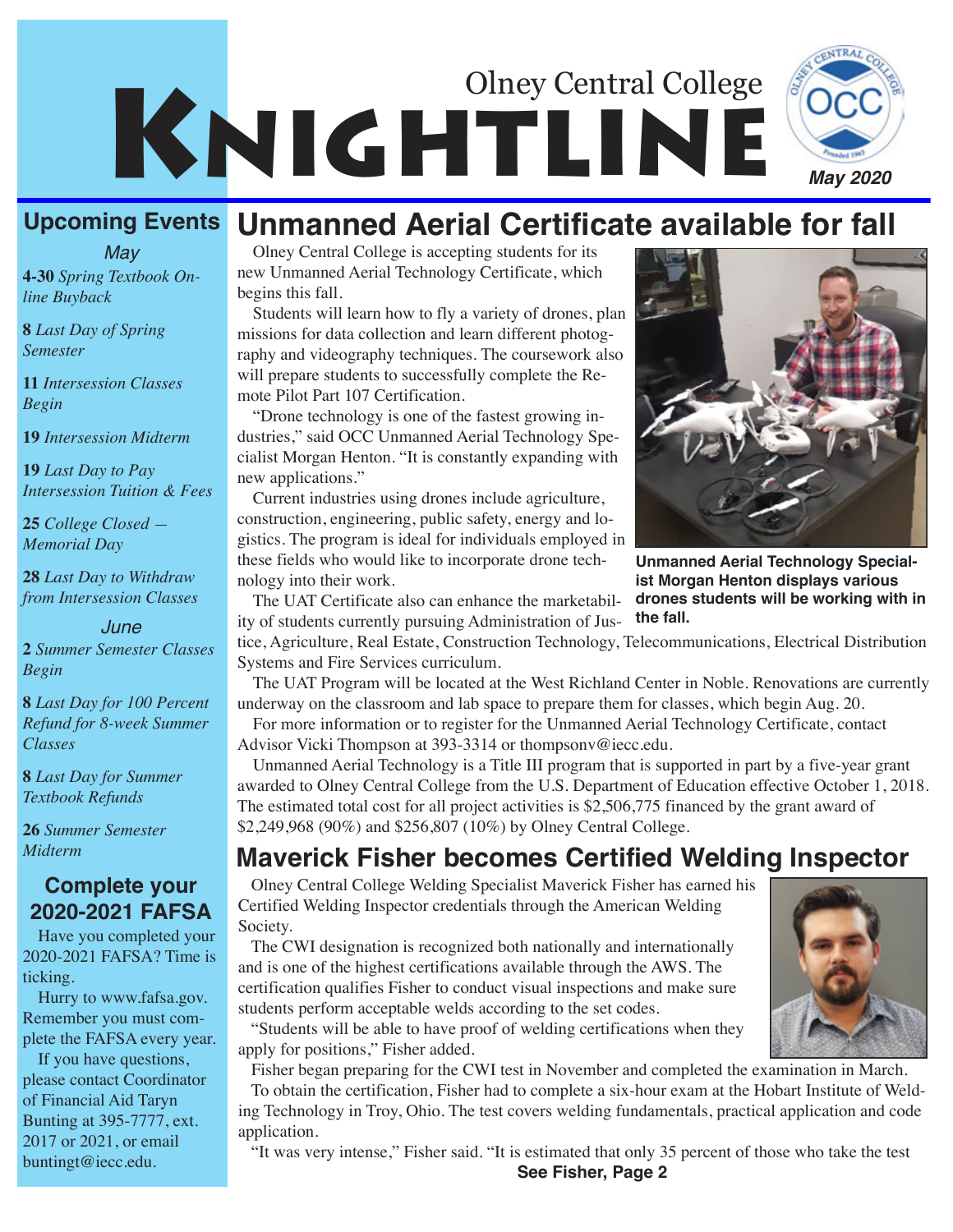# **OCC assists community health care providers during pandemic**

 As a partner in preparing health care professionals to serve local communities, OCC has been assisting Carle Richland Memorial Hospital and other providers during the COVID-19 pandemic.

The OCC Nursing Program donated its entire supply of Personal Protective Equipment to CRMH for use during the crisis while the Life Science Department loaned the hospital its Ultraviolet Light Box.

With personal protective equipment in short supply nationwide, the UV Light Box is enabling the hospital to sterilize and reuse masks.

Life Science Instructor Sarah Bergbower said the UV Light Box serves as a sterilizing agent by damaging the genome of the virus and destroying any microorganisms on the masks.

The equipment has been used at OCC to sterilize goggles for lab work and for Science Club activities.

"We were lucky enough to have one on hand and I'm glad we were able to work together with Carle Richland Memorial Hospital to support each other at this time and pool our resources to help the community," Bergbower said.

Industrial Maintenance Technology Instructor Logan Marshall moved the college's two 3D printers into his basement to produce masks for a group home in Olney. After meeting the facility's PPE needs, Marshall is now working with the Jasper County School District to provide masks to the regional director for a group of nursing homes with facilities in Newton.

To date, Marshall has made more than 210 masks.





**Above, Mark Kocher, Manager of Materials Management for Carle Richland Memorial Hospital, accepts PPE from OCC President Rodney Ranes. The college donated all of the Nursing Program's PPE to the facility. At left, OCC Industrial Maintenance Technology Instructor Logan Marshall has produced more than 210 masks for health care workers using the college's 3D printers.**

Noble.

"We are refurbishing everything," Fisher said. "It will be brand new. Nothing old is staying."

Students interested in pursuing an associate's degree in welding can begin firstyear classes this fall.

For more information or to register, contact Vicki Thompson at 393-3314 or by email at thompsonv@iecc.edu. Classes start Aug. 20.

The Title III program is supported in part by a five-year grant awarded to Olney Central College from the U.S. Department of Education effective October 1, 2018. The estimated total cost for all project activities is \$2,506,775 financed by the grant award of \$2,249,968 (90%) and \$256,807 (10%) by Olney Central College.

### **Fisher** *Continued from Page 1*

pass it on the first try. I was studying 8 to 12 hours a day leading up to the testing."

Fisher, who joined OCC last fall, will be teaching the new Welding Associate Degree, which is an Illinois Eastern Community Colleges Title III Block Grant Program.

Over the past few months, Fisher has been writing the two-year welding curriculum, which will be offered in August 2021.

"When we get the new degree up and running, I have no doubt in my mind that it will be comparable to the big national programs at half the cost," he said. "I've been going through the curriculums of Tulsa Welding School and Hobart and

they are not offering any classes we won't have here."

The new program also will give students access to more materials. Students will gain experience working with aluminum, stainless steel and several exotic metals.

"We will have enough materials that how much a student welds will be up to them," he said. "I feel like our students will have 120 or more pipe tests by the time they leave the program. With the extra material and time, we will have an entire class dedicated to fabrication. The grant has really allowed us to step up our game."

The grant also is providing funds for new state-of-the-art equipment for the associate degree welding lab, which will be located at the West Richland Center in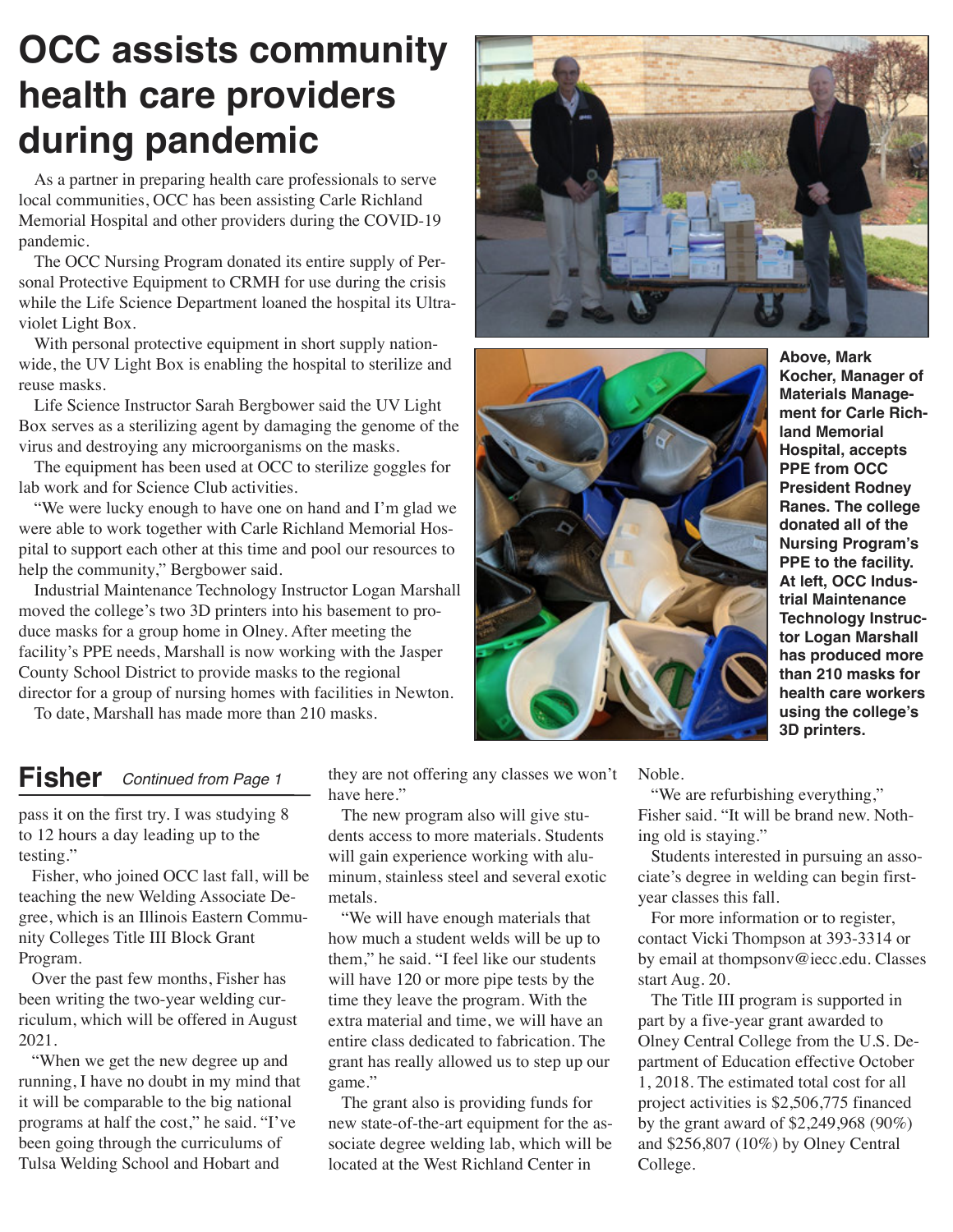## **Register now for summer & fall classes**

# *Online & Hybrid \$35 Course Fee*

Registration is ongoing for summer and fall semester classes at OCC.

The 8-week summer classes start June 2. Transfer courses in English, composition, math, science, speech and other essential classes are available.

To assist students during this time, the \$35 online and hybrid course fee is being waived for summer semester.

Fall semester classes will begin on Aug. 20. Programs accepting new students include Automotive Service Technology, Collision Repair, Information Systems Technology, Industrial Maintenance Technology, HVAC, Cosmetology, Massage Therapy, Phlebotomy and Health Information Technology.

New for Fall 2020 is the Unmanned Aerial Technology Certificate, which can complement other areas of study including Administration of Justice, Agriculture, Real Estate, Construction Technology, Telecommunications, Electrical Distribution Systems and Fire Services. Summer and fall semester schedules are available online at www.iecc.edu/occ.

For more information or to register, call 395-7777 or visit www.iecc.edu/occ. Need to speak with an advisor?

**Transfer Students Contact:** Jodi Schneider at 393-3318 or email schneiderj@iecc.edu. **Career & Technical Students Contact:** Vicki Thompson at 393-3314 or thompsonv@iecc.edu.

# **Online buyback for spring textbooks**

Spring Textbook Buyback will be conducted online only through MBS Textbook Exchange. Sell your textbooks online at: https://onlinebuyback.mbsbooks.com/index.php?jde=6032. Buyback will continue through the end of May.

The OCC Bookstore hopes to return to in-store Buyback for summer semester. Dates are tentatively set for July 27-28. Watch OCC social media for additional information.





## *Earn math credit in just 6 weeks this summer*

fering two summer hybrid math courses students can complete in just 6 weeks.

MTH 1102 College Algebra will meet from 8 to 9:50 a.m. and MTH 1105 Trigonometry will meet from 10 to 11:15 a.m.

Both classes will be held Monday through Thursday, starting June 2, with Instructor Lisa Benson. The classes may be taken "back to back."

Successfully completing the courses during the summer will prepare students to take Calculus I in the fall.

The classes are ideal for students who are home this summer and need to complete a math class for their majors.

OCC is waiving the \$35 hybrid course fee for summer semester.

To register or for more information, contact Student Services at 395-7777.

### *Summer textbooks on sale now*

Summer textbooks are now on sale and can be ordered online at

https://www.iecc.edu/page. php?page=BOOK.

Books will be delivered by mail to the student's home in 3 to 5 business days.

The Bookstore will be available for no-contact drop-off and pick-up from 10 a.m. to 2 p.m. on Tuesdays and Fridays.

Call 393-3365 on Tuesdays and Fridays for further instructions.

For additional information or questions, please contact Bookstore Manager Cristina Seigel at seigelc@iecc.edu.